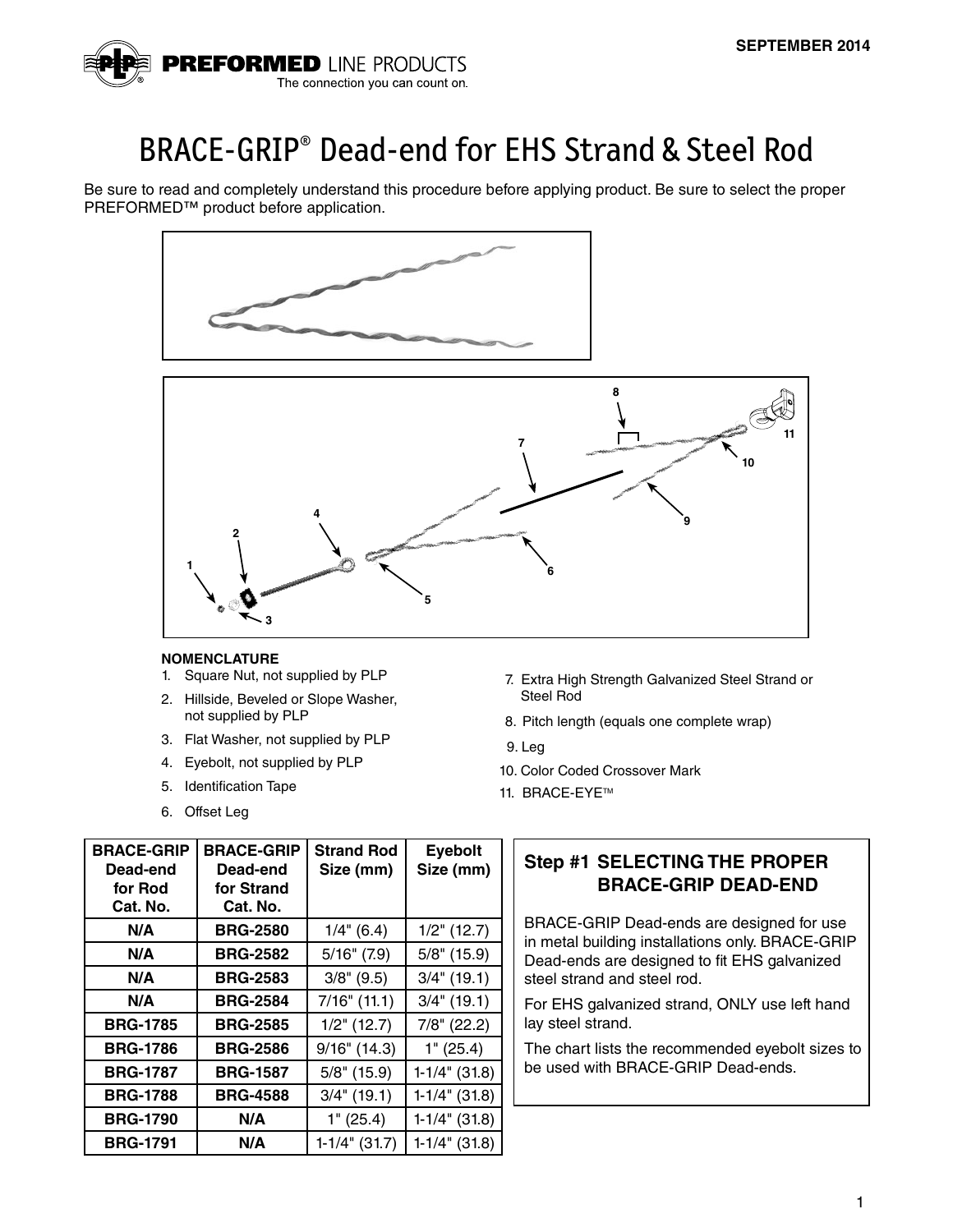# **Step #2 DEAD-END APPLICATION**

Insert one leg through the eyebolt. Apply thumb pressure to hold the end of the strand at the color crossover mark as shown below.



**Step #3** Apply the first two pitch lengths to the strand or rod. A pitch length is one complete wrap around the strand. Continue to wrap the leg out and away from the strand until one more pitch length is applied.



**Step #4** Match the color codes of the crossover marks, and apply the other leg.



**Step #5** The offset leg ends allow for fast and easy installation of the final section of each leg

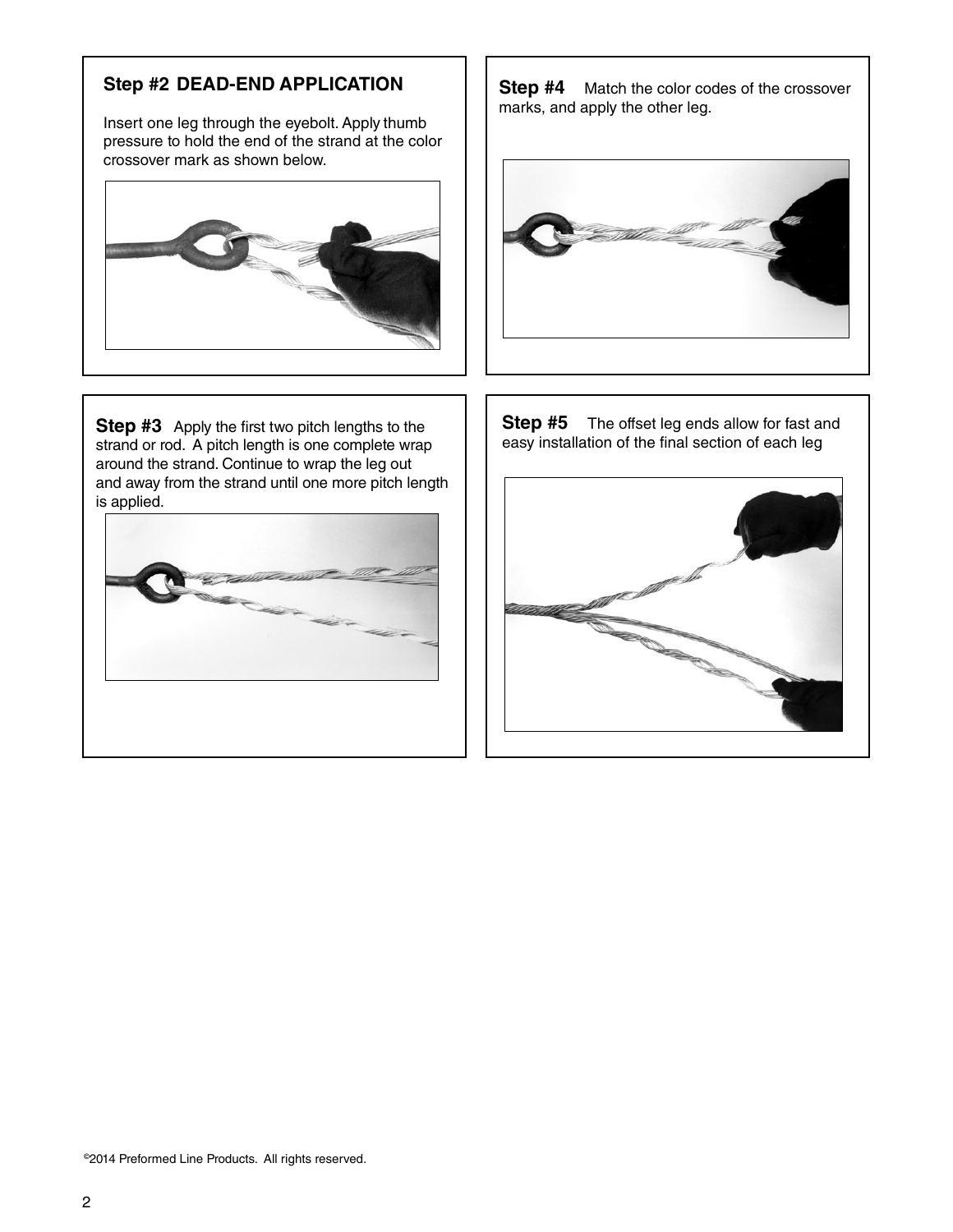**Step #6** The dead-end completely applied is shown below.



**Step #7** Insert the shaft of the eyebolt through the hole in the web plate of the beam. Apply a beveled, hillside or slope washer to the protruding end of the bolt. Next, apply a washer and a nut. **Obtain the proper tension of the strand by tightening the nuts on the eyebolts.**



### **GENERAL NOTES**

- BRACE-GRIP Dead-ends are precision devices. To insure a tight assembly, they should be handled carefully. To prevent distortion and damage, they should be installed as illustrated.
- Care should be taken to avoid gouging or damaging the corrosion preventative material.
- BRACE-GRIP Dead-ends must have the same lay direction as the strand to which they are applied.
- BRACE-GRIP Dead-ends should not be used in hardware which allows the strand to rotate or spin about its axis, such as a swivel.
- BRACE-GRIP Dead-ends should not be applied with tools. They should be applied by hand.
- It is recommended that BRACE-GRIP Deadends be used on strand lengths which do not exceed 50 feet (15.2 Meters).
- **CAUTION:** BRACE-GRIP Dead-ends must not be used as tools (i.e., come-alongs or pulling-in-grips).
- BRACE-GRIP Dead-ends are designed to be applied over smoothly contoured hardware.
- If in doubt about fittings or applications, contact PLP for an engineering recommendation.